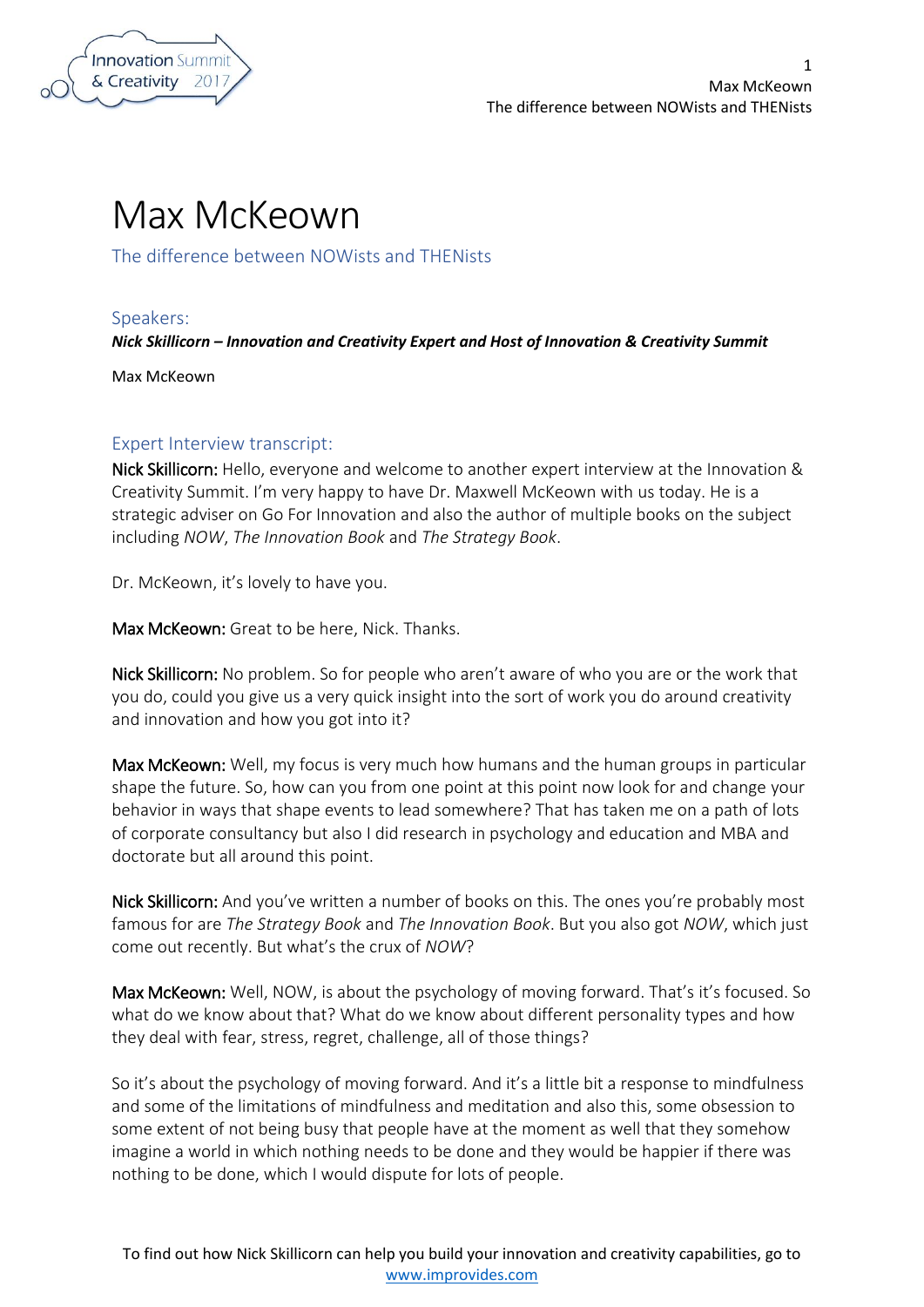

Nick Skillicorn: I think everyone who is at this summit will dispute that as well. They want to get better actually generating ideas and making them happen. That's why it's the Creativity & Innovation Summit. And I'm glad that you have a perspective on both of those subjects.

But what is your view on what exactly is creativity and what is innovation?

Max McKeown: Let me start with innovation, my definition would be that this is about making new ideas useful. It's a form of practical creativity. There are two parts that are very important and useful and I supposed the third is about the making it useful. And that's my definition of innovation.

Creativity, in a sense, it's somewhat more difficult because creativity just means to create something. But to create what becomes the question next. Now, what most people think of when they consider creativity is coming up with something new or artistic in some way. But really, it just means creating.

Innovation is my focus because it's about making those new ideas useful.

Nick Skillicorn: I think what I found from interviewing some of the other people during the summit especially the academic researchers on creativity is within the academic field, the general definition of creativity they're coming towards is something that's new or original that also has value or usefulness. And it's those two parts together. You can't just have something that's completely new but completely useless. Do you agree?

Max McKeown: Yeah. Well, I mean clearly, you can. But innovation for me is useful if we keep it to the useful use of new ideas. Too many uses in one sentence. But it's helpful because if we just make it all creativity, what is it we want innovation for? For what?

And it doesn't even matter if it's new except that it might take us somewhere that was previously impossible, somewhere better that previously was impossible. That's what I love about innovation, not its novelty per se. But there are a lot of people who just love the novelty including a lot of people who have taken part in this.

Nick Skillicorn: Yeah. I know there are so many bad brainstorming sessions where it seems like the aim of the facilitator is to get a bigger wall of post-it notes for as many different ideas as possible and then lose track on what's actually important for the company.

Max McKeown: Yes, so for the company, for the country, for the organization. It seems sometimes people have two modes in meetings. There's the mode of going through the agenda, the dull meeting where people are just dying and so glad they have a smartphone with which to escape. And the brainstorm where the idea is to forget that there really even is a purpose. I think it's much more sad.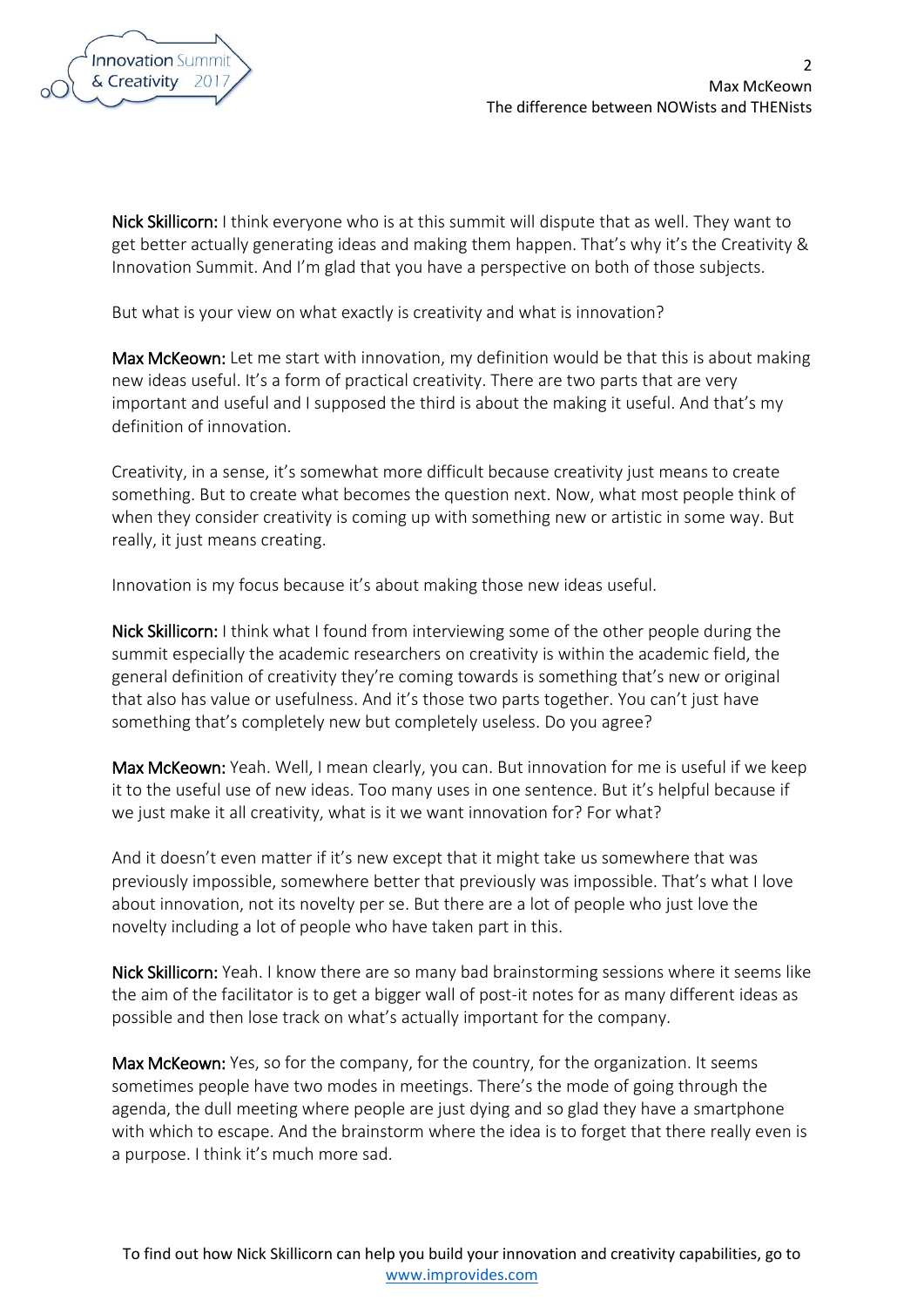

You can imagine how frustrated the two groups are. You have the groups of creatives who really hate that dull meeting and the group of people who want to get things done, the doers, who hate to brainstorm because they go, "Well, what's the point? I don't – there are bad ideas as the facilitator says that there's no chance for them."

Nick Skillicorn: You mentioned earlier that your book, *NOW*, starts talking about different personality types as far as helping innovation to happen. Is this the definition you're talking about, the difference between doers and creative people or is it something different?

Max McKeown: It's something a little different. As you know, personality isn't fixed and we have multiple personality traits anyway. So not only is our behavior, not our personality, we are many, many things not just introverts and extroverts or NOWists and THENists.

But getting lots of the question, the NOWist really refers to people who are dominantly primed for action given the choice they would be looking for fastest way of starting anything. The need is to keep moving and keep moving and they will choose whatever is available to do that. Sometimes this is fantastic. Occasionally, not so good because they will choose action even if that action is just crazy.

Then the THENists, their dominant mode is to consider alternatives. And those alternatives can get in the way of action. They seek perfection or merely to discuss all the different possibilities purely as an intellectual exercise. But this stems from as you probably know but some of the listeners might not, really brains are not about hemispheres as much as they are about neural networks. And we have a lot of those.

But two particularly important networks that I refer to in this book as the NOW network where you're continually – your brain is looking to make decisions to act the next movement. And the THENists or the THEN network which is considering alternatives. And then the literature, I would link this to the default mode network which is the part of our brain that is always on even at night, you're thinking about what happened yesterday and what's going to happen the day after. And these two networks are always there but you can be dominant in one or dominant in the other or find a way of mixing the two. It's a long explanation.

Nick Skillicorn: No problem. That's what people came here to see. They want the detail behind to understanding things better. Is that the level of detail that these personality traits go into? Because I understand in your book, you also talk about the next level of detail of how to divide people into what's called Haha and Lala. It sounds a bit funny. I mean they both make sort of laughing sounds but is it a laughing matter or is there a serious point behind it?

Max McKeown: Well, the phrases came from a book I wrote called Adaptability. And the Hahas are of the high adaptability, high achievement groups and the Lalas are the low adaptability, low achievement groups.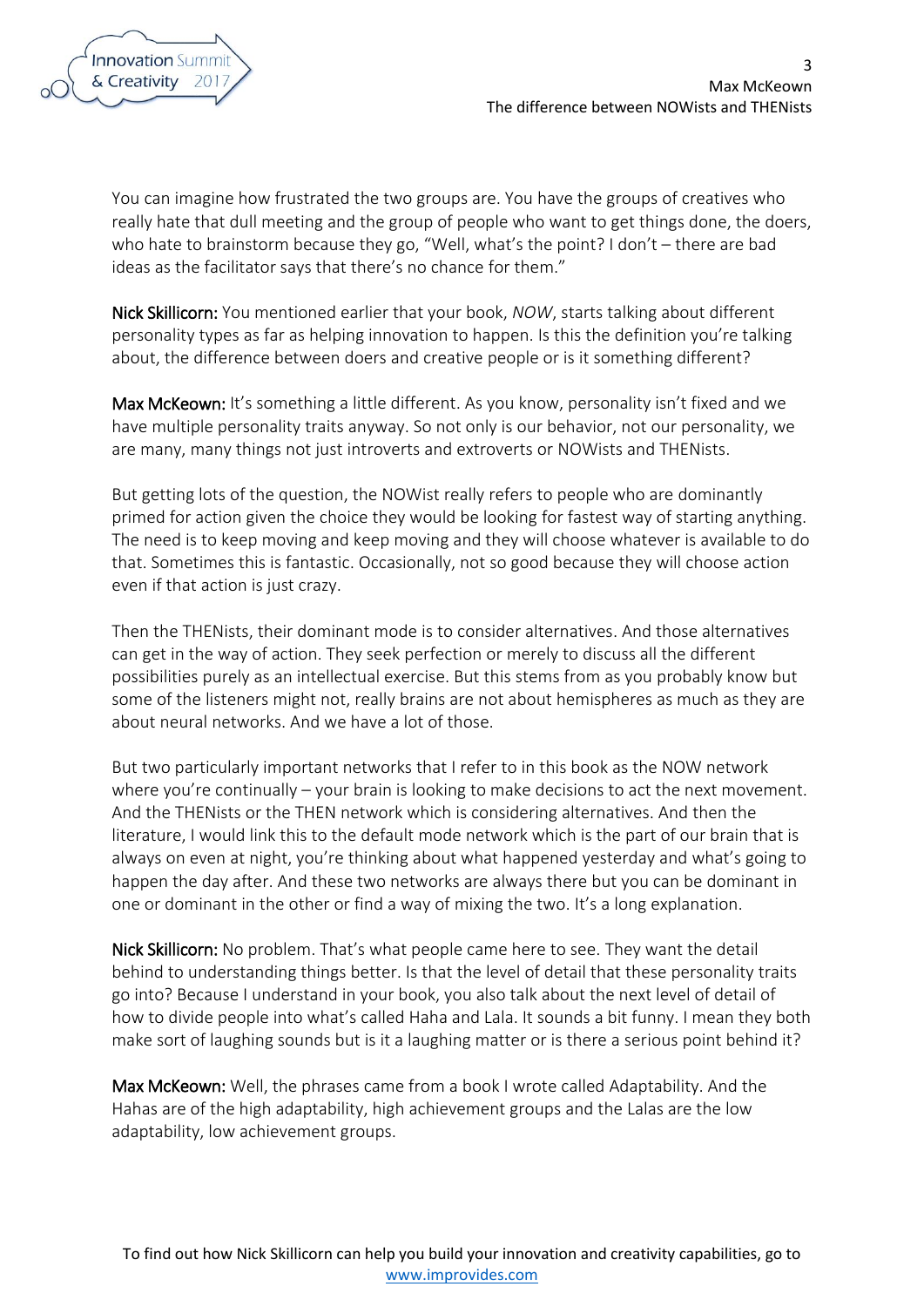

And the difference really there is that a form of resilient role and get back up again. The hahas, they kind of laugh in the face of danger, that's one of the ways to determine them. But the Lalas really are seeking to their fix and they don't want to go anyway either. And you can imagine that as a 2 x 2 grid and how you can have people who are high adaptability but low achievement and those people can really adapt to any situation except they don't want to go anywhere near. They have the ability but no ambition.

Worst of all, the possibility that it would be to be high ambition, low adaptability because you want everything but you can't change it. And there, the Lalas are probably worse.

But there, you might have somebody who does particularly well if they are suited to their environment as it happens because if the environment changes, they wouldn't be able to change with it.

Nick Skillicorn: It sounds like that's related to a point you alluded to earlier around the mindfulness trend that happened a couple of years ago and people feeling like they don't – well, some people feeling like they don't necessarily need to be busy or get anything done. Is that fair to say?

Max McKeown: Yeah. It appears that there's some line here I think, it's a rhetorical trick but I'd say perhaps an unhelpful one in our actual lives. So it's something like people boast about being busy. Aren't they stupid? They boast about being busy to make themselves so important but we are so clever we realized they are wrong. Something like that.

But first of all, busy is fun for some people. I would guess for a lot of people that to be busy, to be actively engaged, to have things to do is certainly what I want. It's far better than boredom or to have no money, no jobs, nothing to occupy the mind or fill the bank account.

So I think that to make – what my problem with the mindfulness meditation, they occur in books, the fact is that we are only giving people tools to cope. I would say that's all you get. Unburden yourself. Step back. If your boss called while you're dealing with your children and that's impossible whenever you're in that situation. But the research suggests that there are one super jugglers, people who are fantastic at dealing with multiple things.

There was an experiment that I believe I described it *NOW*, and they found that there these people who if you put them on a driving test in a simulator and driving along, they would give them a mobile phone and ask them to perform different activities on it or give them – and they found that a set of people could do that perfectly well, talk on their mobile phone while they drive and then they started asking them mathematical problems as well. And they could do that while they drove. No problem.

So these super jugglers plainly could do it. And I'm not saying we should drive while we use mobile phone. But I am saying that we're capable of a lot of task juggling. We don't have to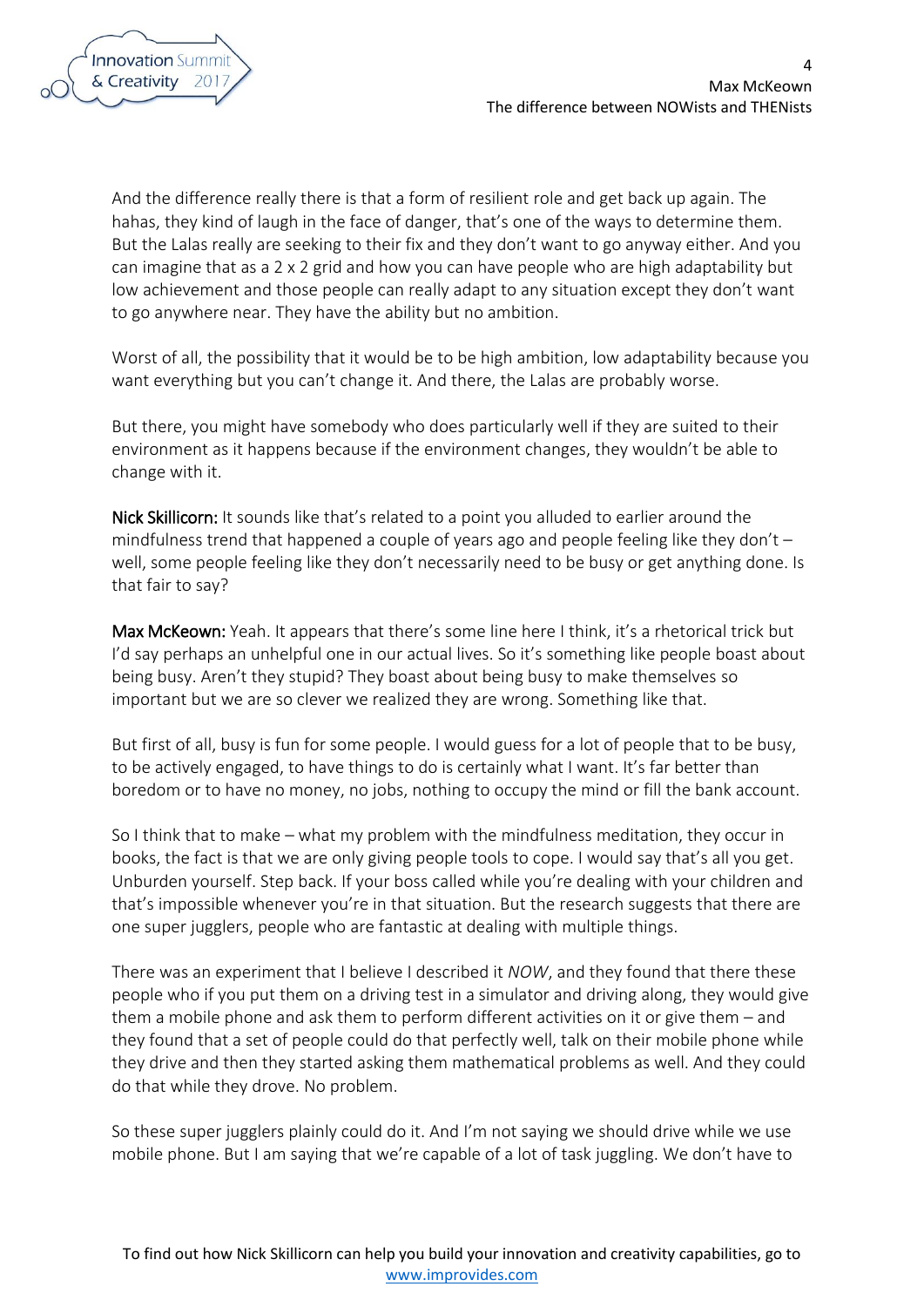

do one thing at a time. And if these guys did not that the people who write these books about doing only one thing at a time, do one thing at a time.

Nick Skillicorn: It's interesting you mentioned that because there seems to be so many contradictory studies coming out around this subject of how many things can a human do. And someone was saying yesterday. I remember last year, there was some study which explained that statistically only 2.5% of people can multitask in real time.

And then there are these other studies around this concept of ego depletion where you only have a certain amount of focus in a day and after that's used up, you don't really have the ability to resist temptation anymore.

Do you have any insight into what's actually true, what there is more evidence about or which one of these might not actually be true?

Max McKeown: As far as on the first one, the one about task jugglers and the multitasking, I'm also like that. Isn't there a statement about how multitasking is a term only just invented. Previously, nobody did anything – two things at once which I've just been reading the Rome history. So back to Rome pre-Christ, Roman life was pretty complex. I don't think we've invented any level of complexity to get us above that.

So first of all, what we've been doing is a long time.

Secondly, yes, there are some people who are better than others. The super jugglers, I mentioned. But that most of us can do it really rather well and we can do it a lot better with practice.

Third, definitions of multitasking vary hugely and complicate this discussion. What do we mean? Do we mean the example I said when we drive while juggling, while smoking a joint? Do they mean that kind of multitasking or do they mean thinking about three thoughts at once? So listening to music.

And again, it depends. It depends on what – most of all, on a day a day practical race on whether you're confident and feel that multitasking is good. If you fight the multitasking, you're more effective. If you embrace it, you're better at it.

And I've heard the next point that you raised was about completion. Again, that has become a very complicated term and messed up faster discussion because ego depletion originally started the idea of willpower to do something specific that you would lose willpower and the ego depletion was just an energy source just like food.

The famous radish experiment where if you feed people radishes, they lost the ability to sort of concentrate. And now it has become linked to the idea of focus and jumble like it's a finite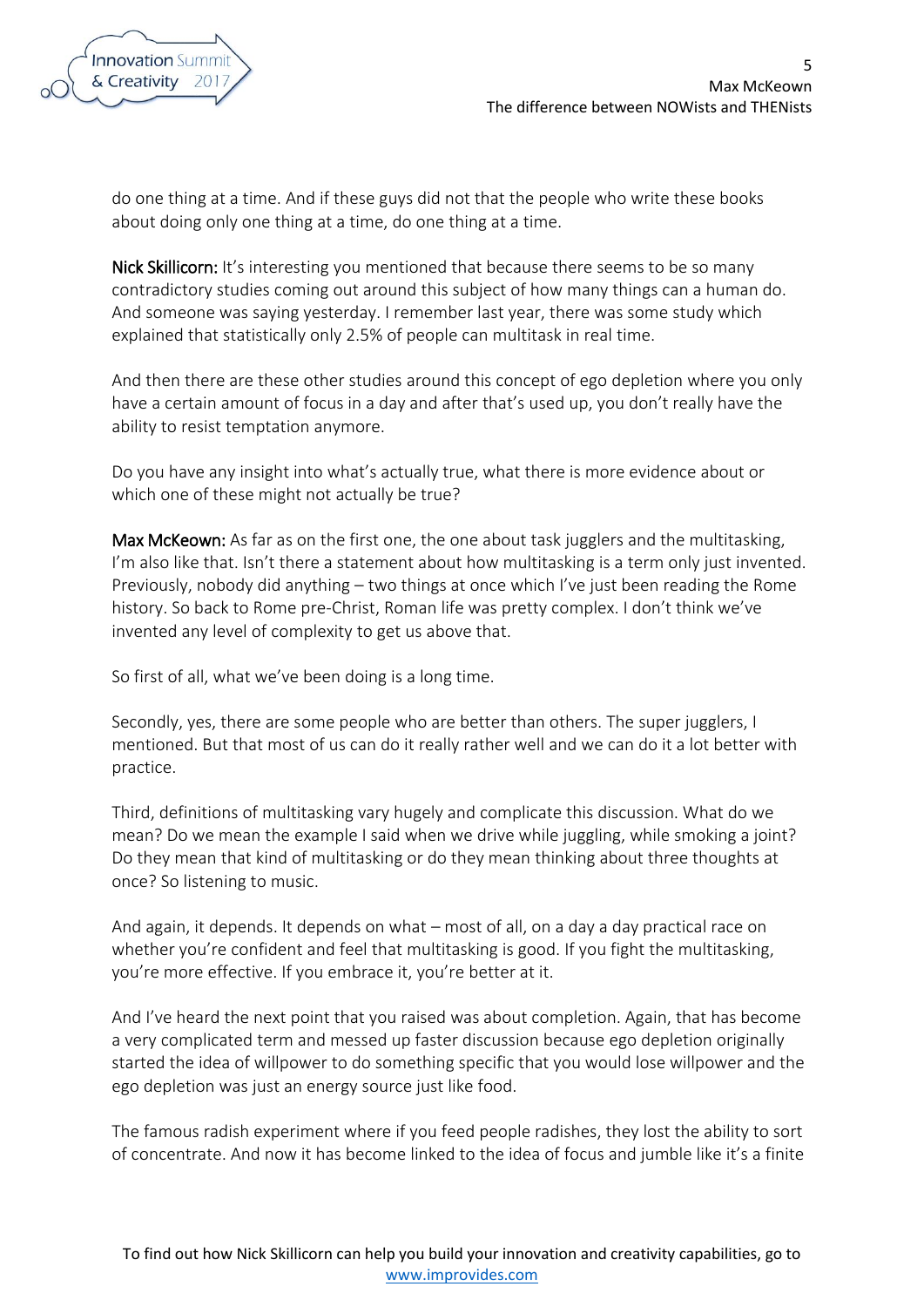

resource. All is finite but that doesn't mean we should limit ourselves to one thought at a time and need for creativity would be rather foolish.

Nick Skillicorn: And let's take it to that level then. Let's focus back on the concepts of creativity and innovation now. And through all different work that you've done and the books you've written and the work you're focusing on now, let's find out some insights as to what helps creativity and what helps innovation and what sort of things might actually hurt them as well.

Max McKeown: OK. So things that hurt innovation and creativity specifically of course is to have a limited set of new information or a limited set of connections. That would be the biggest. If you have somebody in isolation from new ideas or somebody who become very fixed in their thoughts and cannot or will not make connections, you have nothing new. Nothing new will come. So it's kind of creativity buckling.

If I'll say – also, if you jug the idea too soon and if we decide that because an idea is imperfect so we don't understand it yet or it's inconvenient or unpopular that we shouldn't flip the top and look at it examine it.

So then if we look next on what could be done to improve matters, it's exactly the reverse. If you have lots of information coming in, lots of new ideas and stimulus, and you play at connecting them like Lego or like the stick-on bricks for British listeners on the car now, bricks for global audience or Minecraft. If you start connecting them then as you see those overlaps, you start to build things with them.

And it's a big difference here between the field of doers and people who have never played with ideas, they didn't hear about them. It's playing with them and making things that really sort of develop that creativity and our creative ability.

Nick Skillicorn: And what about this concept of different personality types working together? Because you mentioned at the beginning that you can be in a meeting and the doers or the NOWists are very focused on getting what's on the agenda done as efficiently as possible. And the other group, the THENists, essentially dreaming more about what's possible.

I know from my experience and my client work that this often leads to a lot of frustration within the teams in companies. Do you have any insights on how that can be avoided?

Max McKeown: I think the first thing like a lot of it is to have it described to a group so that they can see that the analysis that this is what is happening and this is why. And then you are armed. You are able to say, "Oh, OK. That's why we disagreeing." Because you've stopped listening because you're impatient to get out of the room and I'm still talking but I don't actually do anything. And I don't want to even identify the groups start to alter their behavior at some level.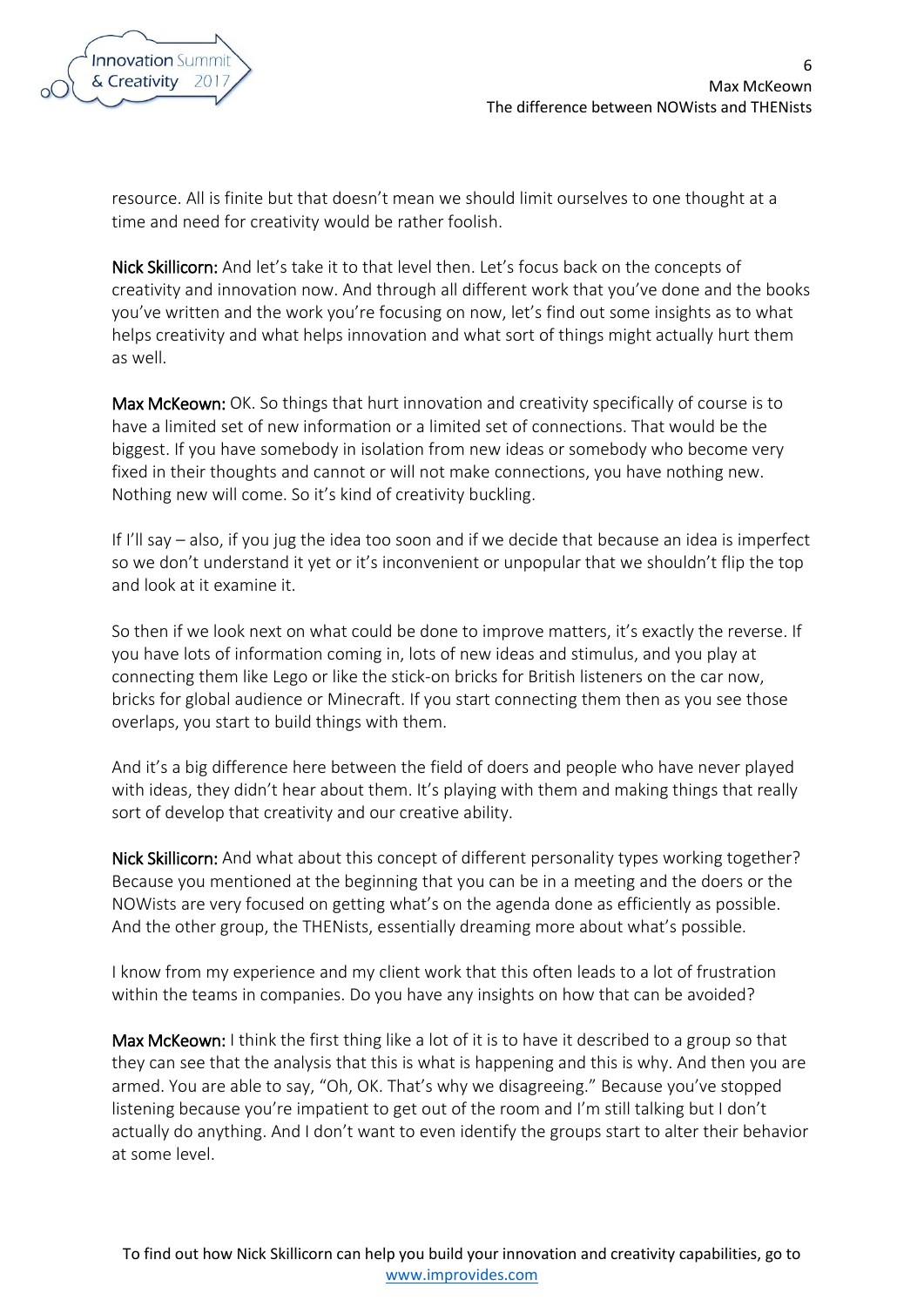

And of course, there are people who overlap tremendously between these two points that's why you have the Zuckerbergs and the Elon Musks of this world who I think are doers. And they do both and that they're therefore super NOWists. They consider different possibilities and then they do what? They talk about it. And that's the problem for anybody who can't do a thing is that they have to talk about the thing, which is a little bit frustrating.

But how can you improve it? Let them know that there's a problem but then teach them how actually make things together. First, silly things just to get used it. But then to give you an example, brainstorming. You don't really want to brainstorm with a thousand ideas on sticky pads that nobody uses that go into a manager's box afterwards and they'd sort them through, send out an email with a big list of things to do and say, "We will do the three we were already doing." This is frustrating for everybody. Total waste of time.

Instead what you want to do is say, "Hey look, we'd like to solve this or improve that. Now, let's talk about it." And everybody had their one idea. But I have a technique called the Battle of Ideas. And what you do is you take that one idea that you have and you talk about it to your neighbour and you have a battle. And then if one idea gets forward to the group and you keep doing this until you only have maybe five ideas to discuss.

And then as you discuss those as a group, maybe have a skilled person helping them, you take the idea in and say, "What was that for? What is its purpose? How can we make it real?" And you use the group not to just assign over this Google Map but to nurture the idea. Ideas are like children need nurturing. They're beautiful to the person who created them. Ugly to everybody else and they're definitely not finished yet.

Nick Skillicorn: Let's talk about the corporate level of it. You do a lot of work at strategic levels with companies. And I assume this is more focused around the innovation aspects than the creativity aspects. Can you describe the sort of challenges that the companies faced and how you actually go about helping them? So people can get some tips on how to do it.

Max McKeown: Tips on how to work with the top team or to learn how to ...

Nick Skillicorn: If they have these sorts of challenges, how they approach the challenge?

Max McKeown: Yeah. Well, let me think of the ones. The challenges the organizations have, they say, "Oh, we would be creative but we don't have enough time." They say they would be creative but they don't have any resource. They would be creative if they weren't so many rules. And yeah, that's largely it, those three things.

So they say, "If you free us and ask nothing else of us then we would be mightily creative." Again, I cannot really – I mean this leads to the popularity of the so-called 20% rule of Google that I'm sure everybody listening has heard of. The idea of Google once a upon a time that they would give their engineers one day a week to work on their own project. Now, these people have time.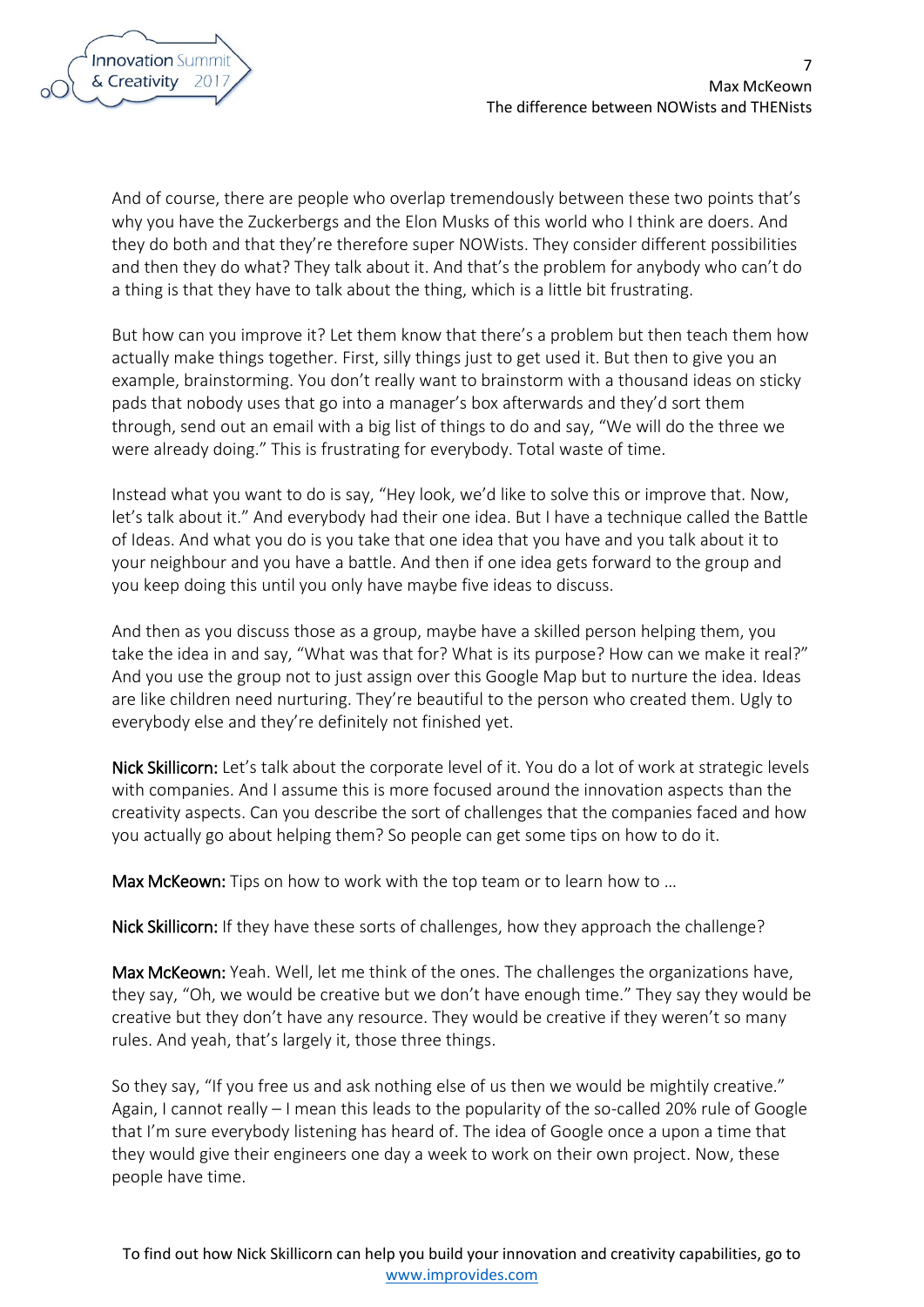I would say that you have to address all of those issues but they're not the most pressing. The most pressing thing is to give people an experience of being truly creative and then productively turning new ideas into something useful. And when they have that experience, they start to copy it. We're copying animals. They start to copy it and then their next meeting is a little bit more creative and purposeful and they start to copy it because they've seen it and felt it and it felt good and they copy it because it works.

And this I think is really wild and different to the typical corporate creativity training which involves technique to tell people about different hats, tell people about brainstorming, tell people about asking some sort of puzzle or question.

Nick Skillicorn: Yeah. How would the activity – you can get also 101 different creativity techniques through brainstorming sessions. And it relates back to what you said earlier. You often take these techniques and you just end up with a longer list of ideas that aren't necessarily ground-breaking.

Max McKeown: No. And it doesn't  $-$  if you look at the breakthrough idea, people who are known for being creative, organizations known for being very creative or the origins of breakthrough ideas, you'll find that it didn't involve those techniques. And even if they happened somewhere, that's not what explains 99% of the breakthrough.

So I think that that's a great problem. So you have creativity training and you have creativity icebreaker then you have something else. And it's not really learning. It's one of the reasons that I encourage people to do to form innovation clubs.

And so, my clients or my readers, even those who don't have the budget for me, that was very self-important, no budget for me, they take the book. They take six copies of The Innovation Book. They give it six people and those six people spend one hour over the 6 week period just discussing part 1, part 2, part 3, up to 6 of the book, and applying it to their job and to their company. And then they split and form two new birds and then some more birds, and then some more birds.

And so the idea is that financial thing that you start with deep knowledge and you work your way up rather than starting with shallow notes for everyone. And then feeling like it was a big failure and hiring a creative agency to do your work for you.

So I think you can go deep and you can focus on the real creativity rather than the techniques.

Nick Skillicorn: I like that because as you say, there's only so much value that you can learn in a 2-hour session especially when you bring in a facilitator and it's essentially their job to be the expert of the techniques so everyone else just follow them. If you actually teach people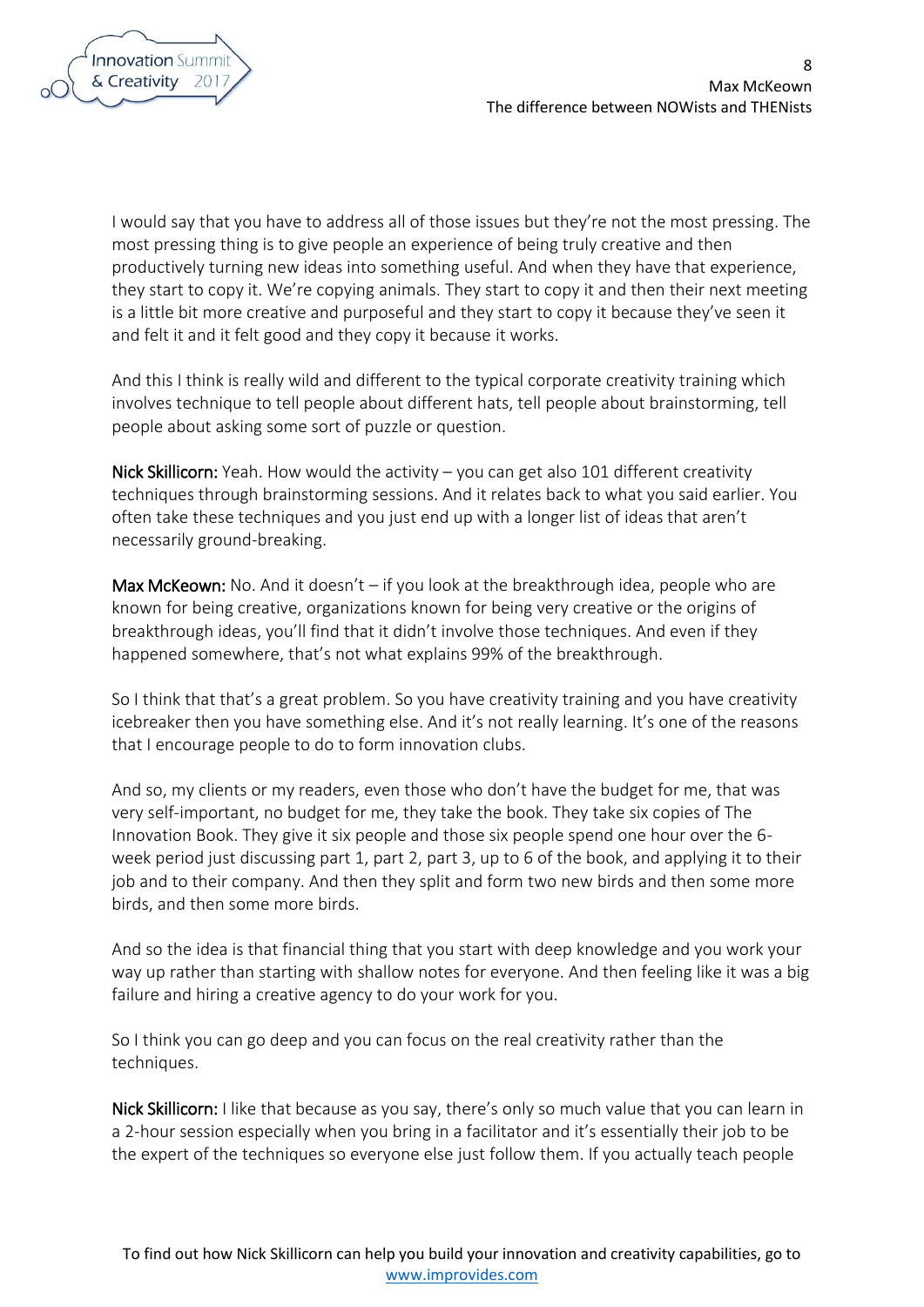

to think about their own creativity and the way they approach problems in a new way, then they're going to own that a bit more.

Max McKeown: Yeah. It's a challenge I have with all methods, this methodology. But it's a problem I have with over heavy, over rigid methodologies anyway. They take away the power. They take away the fun. And they take away the product, which is worst of all.

So yeah, it's the same problem I have with their Agile Software methodologies and Six Sigma because they become somehow value for themselves rather than what they might do. And yet, we have Six Sigma. The companies most famous for using them, companies like Motorola failed. IBM failed at that point. High quality, that's definitely what you wanted. So what's the point?

So I'm going to warn anyone listening to this about rigid or overly heavy methodologies. How about learn from the people who do it and then practice it just like any other skill? How does Zuckerberg did it? How did that idea come? What did you sketch it on?

Uber, and them having about cars for lease mobile, where did it come from? How did the prototype work? What did they sketch it? And then you find that with just a drunken chat and a bet and then somebody who wrote something on a piece of paper and that was how it came about. Not by somebody going through this again, rigid methodology.

Nick Skillicorn: Yeah. I always find it interesting that I can't name a single super successful innovation that can be definitely traced back to a single brainstorming session.

Max McKeown: Well, the only one I can give you is Twitter off the top of my head. Twitter, they were struggling to compete with iTunes. They were another company altogether. Struggling to compete with iTunes and so they sent everybody out to have a kind of very loosely termed brainstorm outside. So, one group went to a children's playground. Again, this is not strict methodology, is it?

## Nick Skillicorn: Yeah.

Max McKeown: But really just have a chat. So they were out there on the swings around about and everything. And somebody said, "Oh yeah, wouldn't it be really good if I could share my SMS message with everybody in the company when I want to say something funny? Wouldn't it be a good idea if I could share it publicly?"

And they then went and built it. Doers. And then the idea of course became so successful that they bought the company and then created a rather interesting US President.

Nick Skillicorn: Yeah. Well, we're coming up to the end of the interview unfortunately but what I'd like to ask all of the experts is, if you've got one tip, one actionable piece of advice that people could go and actually try, I think we've covered a whole host of them already, but